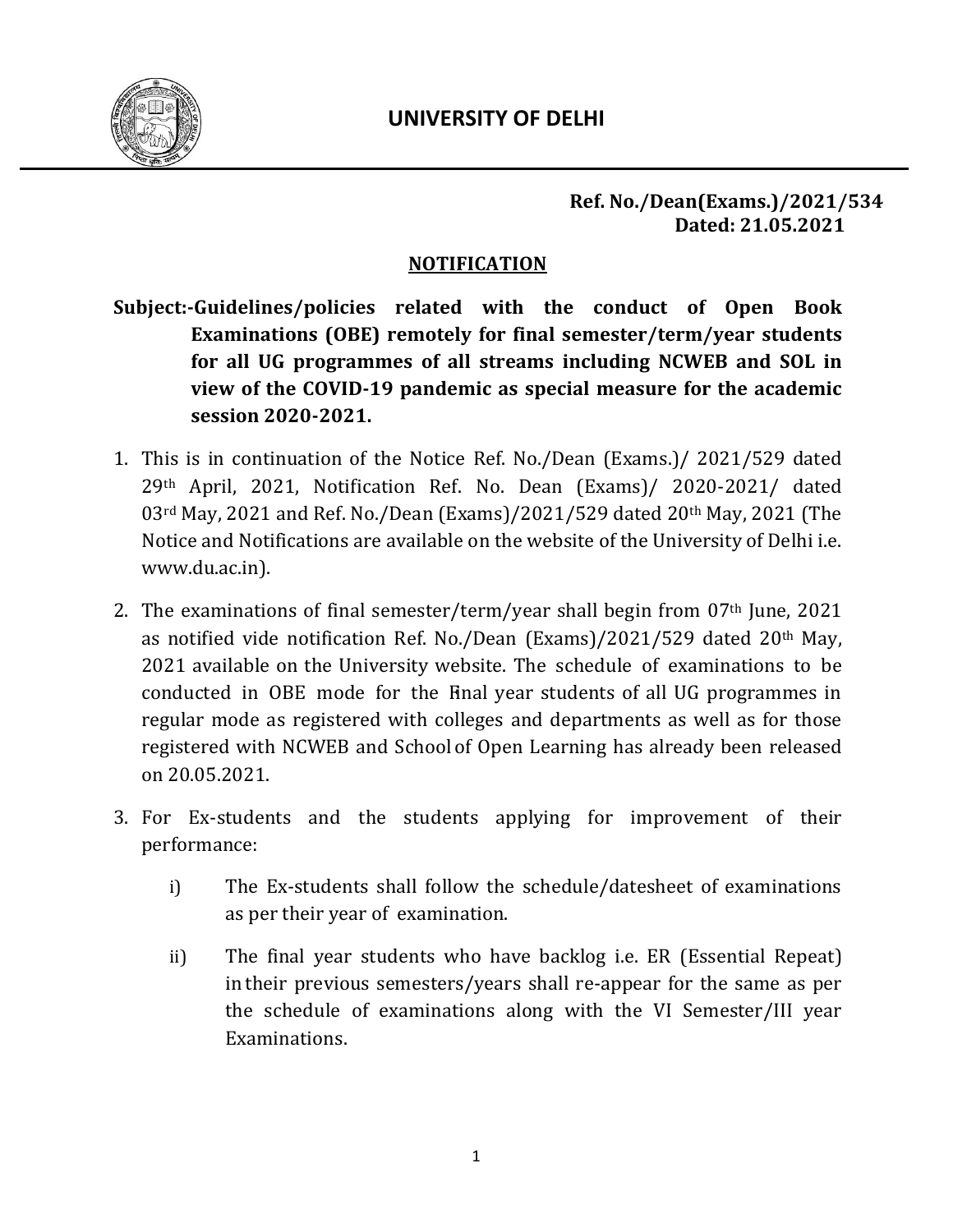- iii) The students who have passed out their final year (VI Semester/III Year) Examinations in the year 2020 can only appear for an improvement in their VI Semester/III Year examinations as per the datesheet/schedule and applicable rules in this regard
- iv) The students who are in final year (VI semester/III year) can appear for improvement in papers of IV semester/II year only.
- v) The students who are in Final year (VI semester/III Year) can appear for improvement in papers of 2 semesters/ $1<sup>st</sup>$  year also as one time measure in view of covid-19 pandemic.
- 4. The students of Terminal Semester/Final Year who were unable to appear in the OBE Examinations Phase I & II conducted by the University in August and September 2020 respectively are given an opportunity to appear in Semester/Annual Examinations June 2021 as a one-time measure in terms of UGC Revised Guidelines on Examinations and Academic Calendar for the Universities in view of COVID-19 Pandemic dated 06.07.2020.
- **5.** The Admit Cards shall be available on the University Website before the commencement of examination. The students shall download/print the same and produce whenever required by the College/University. **Students must ensure that the information printed on the admit card is correct (like, Enrollment no, name in Hindi etc) as this information will be used for the printing of degrees. If there is any mistake students must get it corrected through their college/Department.**
- 6. The students should remain in contact with their College/Institute and visit the University & College/Institute website regularly. The College/Institute may use official e-mail/update College website/SMS services/Messaging Apps like WhatsApp etc. for sending important information to the students.
- 7. Each College/Institute shall upload the mobile numbers and email ID of the Nodal Officer/s on the College/Institute website under intimation to the University in which students can contact, in the case of any query during the examination days.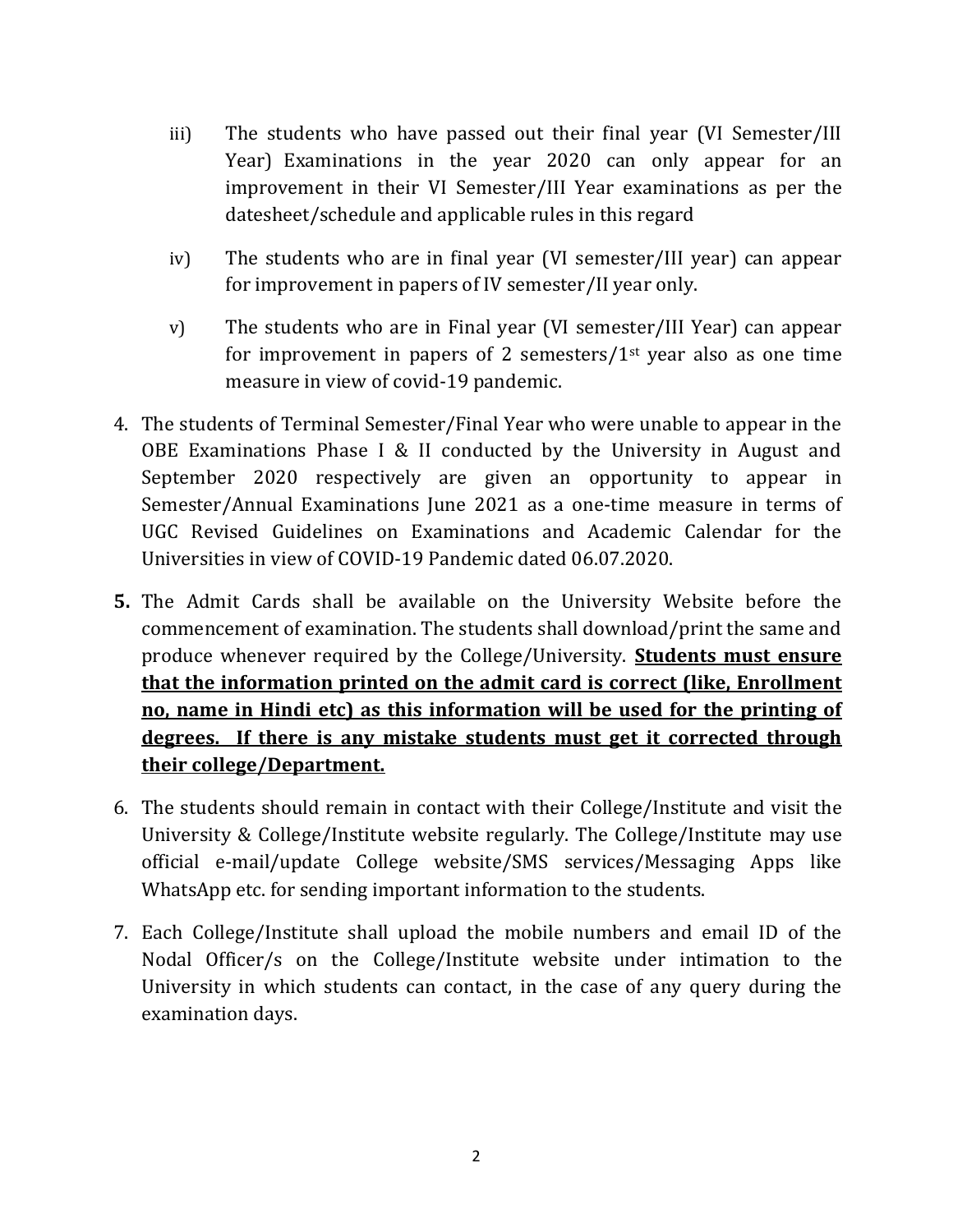- **8. On first page, the students shall write the following details (providing any other personal information like email ID, Mobile No and Name of the College will be treated as unfair means and action will be taken as per University rules):**
	- **a. Date and time of examination (DD/MM/YYYY, HRS:Min):**
	- **b. Examination Roll Number:**
	- **c. Name of the Program i.e. M.A., M.Com., M.Sc. etc:**
	- **d. Semester/Year:**
	- **e. Unique Paper Code (UPC):**
	- **f. Title of the Paper:**
- 9. The duration of the Examination shall be 4 hours. Out of which 3 hours shall be given to the students for answering the questions, and the remaining one hour shall be utilized for downloading the question papers, scanning the answer sheet in the **PDF/JPEG** format and uploading the scanned **PDF/JPEG** of answer sheets on the Portal.

The duration of the Examination shall be 6 hours for the students belonging to the Divyaang (PwBD) Category (for details see the Notification Ref. No. Dean(Exams)/1365 dated 14.03.2021).

**IMPORTANT: In case of poor internet connectivity/any unforeseen technical glitches etc., the student is advised to submit his/her script beyond the specified time period (5 hr) with the documentary evidence to the email ID of the Nodal Officers of the College/Department. The maximum time limit for delayed submission is 30 minutes (documentary evidence of non-submission on the portal must be attached). However, all such cases (email submission) will be examined by the Review Committee, and these answer sheets shall be evaluated based on the decision of the Review and result of such students may be delayed**.

It is to mention that the time of submission of answer sheets shall be recorded by the system. The delayed submissions of answer sheet with exact time of submission shall be sent to Review Committee.

10.Students must submit an undertaking of not using any unfair means, by pressing the button provided on the portal before uploading the scanned **PDF/JPEG** of answer sheets. The proforma for the said undertaking shall be made available to the students on the portal from where the question papers are downloaded by the students.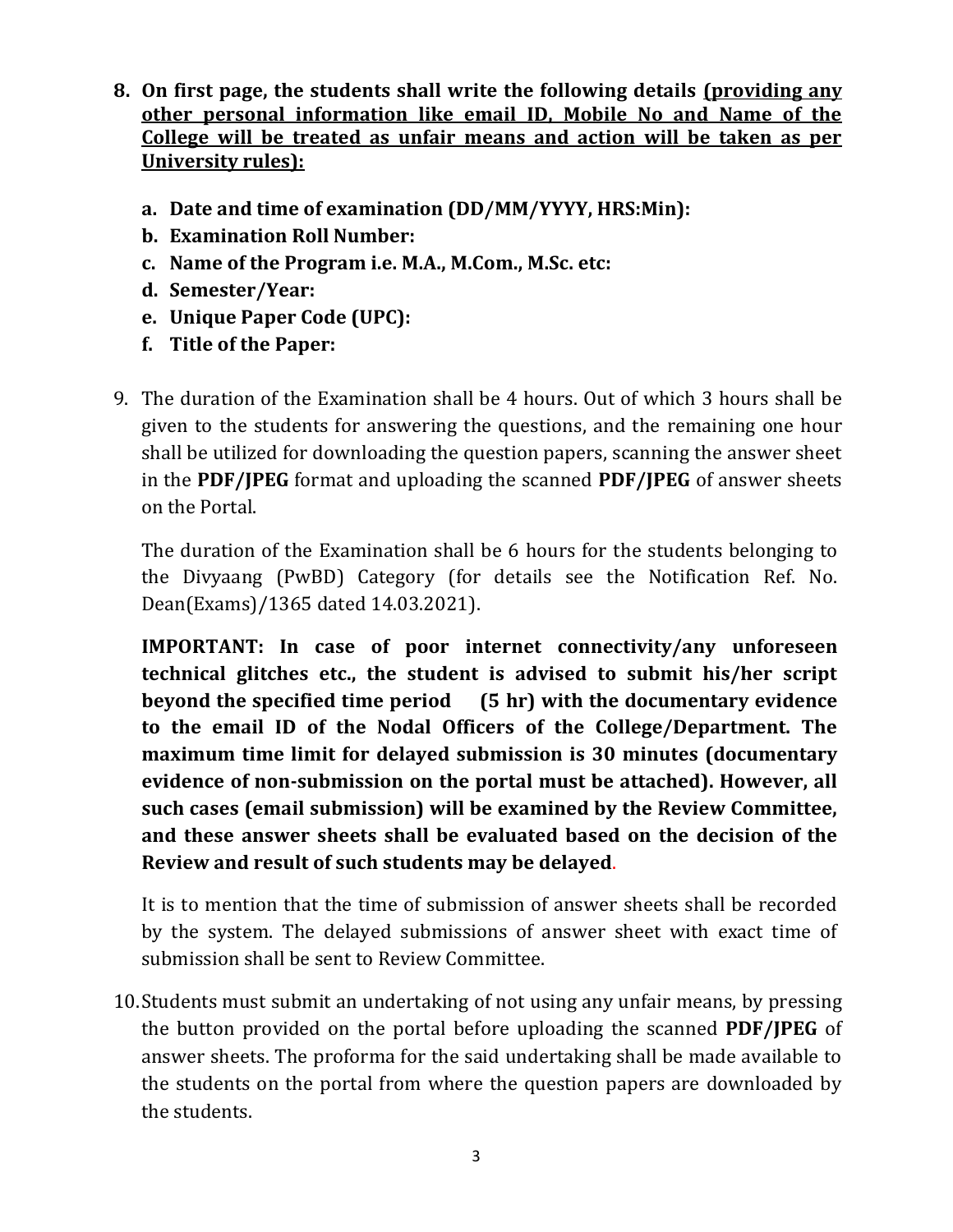11. Students should appear in the examination as per the option filled in the examination form for the mode of examination i.e. "Physical Mode (From the College)" OR "Remote Mode (From Home)" by using ICT based facilities. Those who have opted the option of writing exam by Physical mode (College), will have the choice of writing it through Remote Mode (Home) but not the vice-versa. The College will provide necessary infrastructure in compliance with the MHA, UGC guidelines in view of COVID-19.

## **a. Instructions for the students opting the Remote Mode (Home):**

- (i) The students may write the examination from any part of the country of his/her convenience.
- (ii) Students shall require laptop/desktop/mobile phone/any other appropriate device with adequate internet connectivity for accessing University Portal, downloading question paper and uploading of answer sheets on the University Portal.
- (iii) Students should scan the answer sheet question wise and upload the respective **PDF/JPEG** file on the OBE portal, the file size of each answer should be within the 7 MB limit. Only **PDF/JPEG** format without any password will be accepted.
- (iv) A system generated acknowledgement will be sent to the student's registered e-mail after submission of the answers sheets on the portal.
- (v) The students who had opted for Remote Mode (Home) shall not be permitted to appear through Physical Mode (College).

# **b. Instructions for the students opting the Physical Mode (College):**

- (i) The students shall require writing the examination at their respective Colleges/Institute according to the seating plan prescribed by the College/ Institute.
- (ii) The students shall be provided all the ICT facilities including computer by the College/Institute for downloading question paper, scanning of answer sheets and uploading of answer sheets on the OBE Portal.
- (iii) The students shall bring the A4 Size Papers for writing the answers.
- (iv) The students who have opted Physical Mode (College) may appear in Remote Mode (Home) if he/she desires.